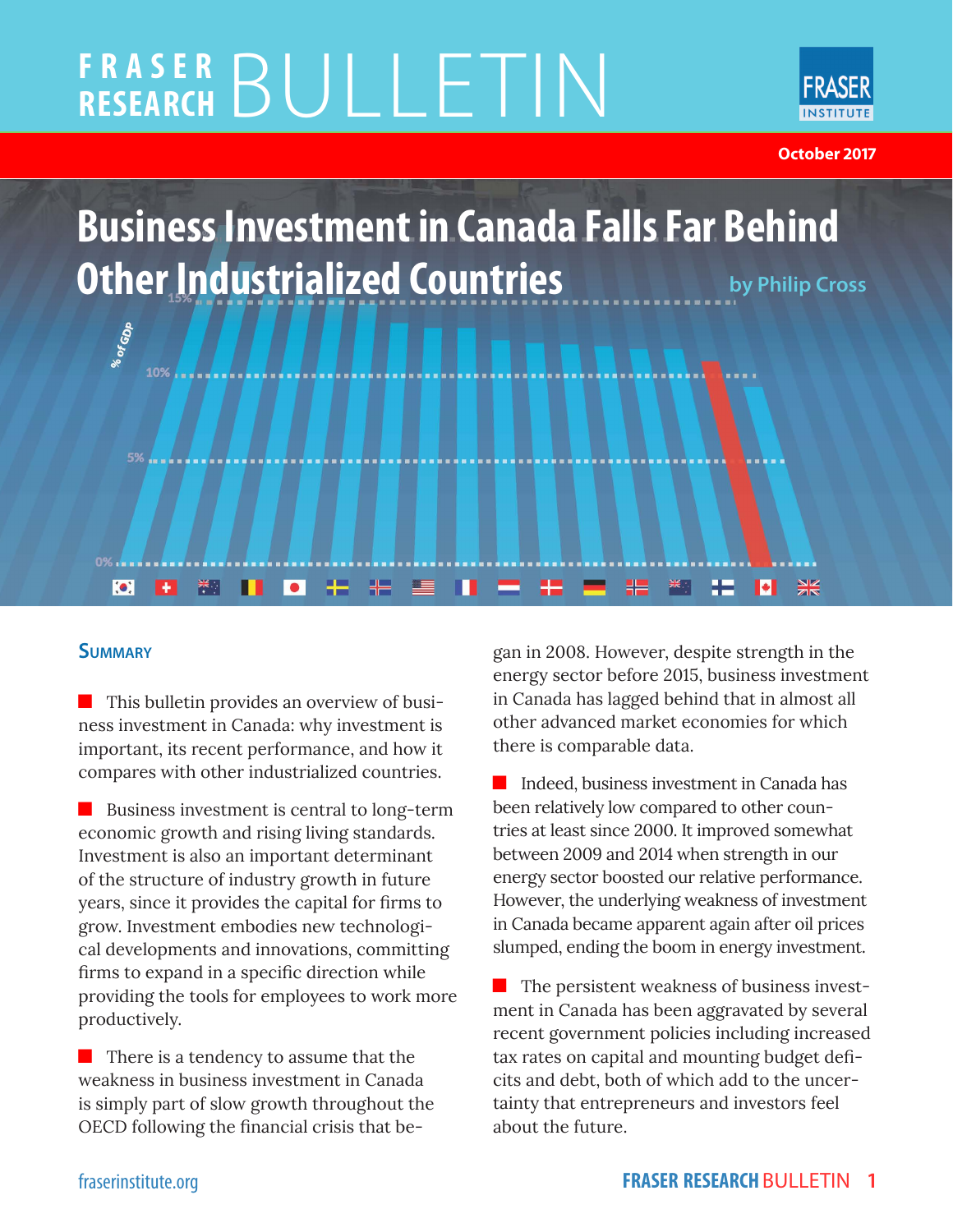#### **Introduction**

One of the most common narratives about Canada's economy centres on hefty investments over the past decade in its energy sector, notably the oil sands. This narrative gives the impression that business investment, while disproportionately concentrated in one sector, has been a driving force in Canada's economic growth. While it is true that energy investment had risen, this narrow focus obscures the fact that business investment as a share of Canada's GDP continues to be at a rate that is among the lowest in the Organisation for Economic Cooperation and Development (OECD). Even during the period of rapidly increasing energy investment before the drop in commodity prices, Canada trailed other OECD countries on measures of business investment. After years of decline, the Bank of Canada foresees little rebound in business investment, which it forecasts to rise by less than 1 percent in 2018 and 2019 (Bank of Canada, 2017: 8). If weak business investment persists, it will be a major contributor to slow growth in Canada in the future.

This bulletin gives an overview of business investment in Canada: why investment is important, its recent performance, and how it compares with other OECD countries. It reviews the broad trends since 2000, focusing particularly on the post-2014 period when the energy sector no longer compensated for the persistent weakness in other industries. It also briefly discusses factors weighing on business investment in Canada, including recent government policies that have made the investment climate less hospitable.

#### **The role of investment in the economy**

Business investment is central to long-term economic growth and rising living standards. For investments to be made, some current consumption must be sacrificed so that the funds

can be spent on assets that will generate higher incomes and ultimately living standards in the future. In the words of Ricardo Caballero, "Investing means trading the present for the future" (1999: 815). Dale Jorgensen and Steven Landefeld concluded that "Capital input is the most important source of economic growth in the postwar period" (2006: 97). For Hyman Minsky, "Investment is the essential determinant of the path of a capitalist economy: the government budget, the behavior of consumption, and the path of money wages are secondary" (1986: 191). Conversely, a dearth of investment can be fatal: the collapse of business investment in North America to below the rate of depreciation in the 1930s, implying an outright decline in the capital stock, was a principal factor making the 1930s recession the "Great Depression."

Investment is also an important determinant of the structure of industry growth in future years, since it provides the capital for firms to grow. For example, the investment Canada has made in energy has been reflected in rapid output growth of energy products as well as the transportation infrastructure needed to carry these products to markets. Investment embodies new technological developments and innovations, committing firms to expand in a specific direction while providing the tools for employees to work more productively.

Investment also plays an outsized role in the cyclical fluctuation of the economy between periods of recession and growth. This large impact reflects that investment is one of the most volatile components of aggregate demand over the business cycle.

As important as investment is to an economy, more investment does not always guarantee sustained income growth. The centrallyplanned economies dominated by the Soviet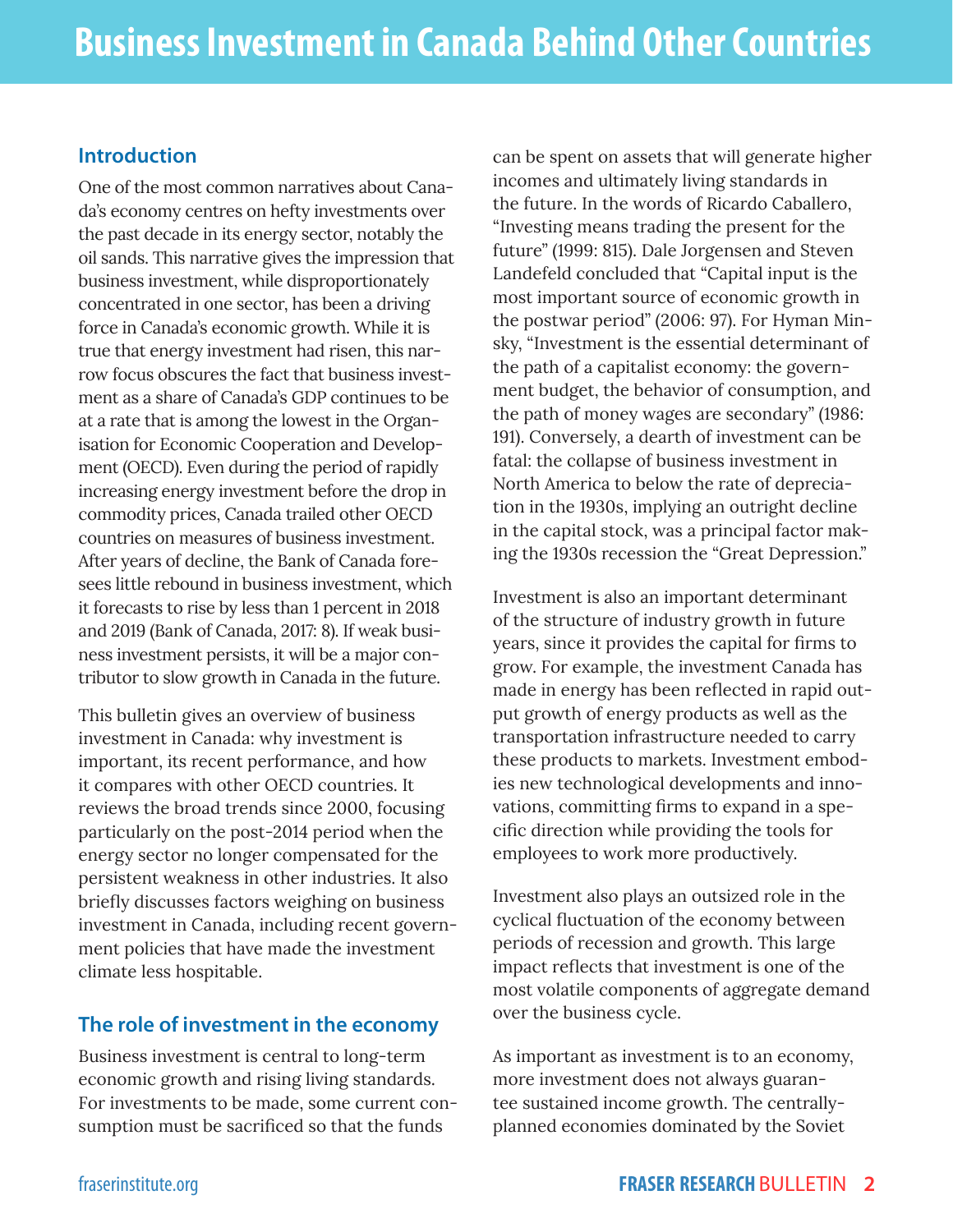

### **Figure 1: Business Invesment (Non-Residential) in Canada (billions 2007\$)**

Sources: Statistics Canada, CANSIM Table 380-0064; calculations by author.

Union demonstrated that high levels of investment alone were insufficient to generate innovation and growth. That's because the investments were not in the right industries due to a lack of informational guidance from market prices and profits, and the suppression of the entrepreneurial spirit to act on this information. As noted by legendary business management guru Peter Drucker, "It is not how much capital is being invested—or else the Soviet Union would have easily been the world's foremost economy. What's critical is the productivity of capital" (2017: 86). A Keynesian prescription of digging holes and then filling them back up is simply a wasted opportunity to boost long-run productivity.

#### **The structure of business investment in Canada**

There are three components to business fixed investment: non-residential structures, machinery and equipment, and intellectual property products. Structures include buildings such as offices, factories, and warehouses, and engineering works such as oil and gas facilities, pipelines, hydroelectricity dams, and transmission wires. Machinery and equipment investments include computers, electronics, and industrial machinery. These investments are critical for boosting individual worker productivity, whereas structures tend to be linked to the expansion of capacity, which helps raise an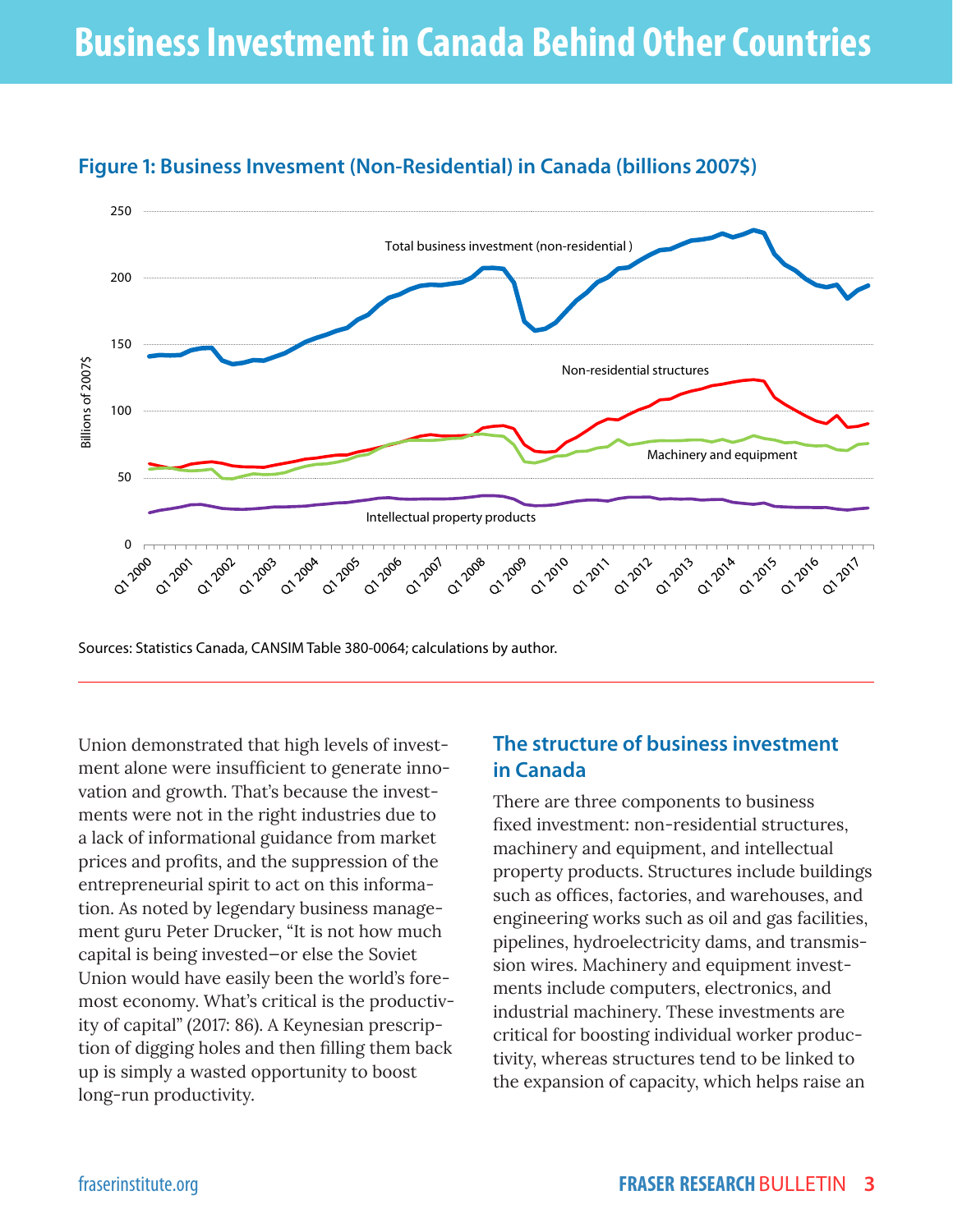

#### **Figure 2: Business Investment (Non-Residential) in Canada, as Share of GDP**

Sources: Statistics Canada, CANSIM Table 380-0064; calculations by author.

industry's output and productivity.<sup>1</sup> Investment in intellectual property mostly reflects spending on research and development, which tends to fluctuate less over time.

Figure 1 displays total business investment in Canada (adjusted for inflation in 2007 dollars) and its three main components from 2000 through to the most recent quarter of available data in 2017. Total business investment increased from \$141.1 billion in 2000 up to \$207.5 billion in 2008 before dropping to \$160.5 billion in 2009 as a result of the recession. It then began increasing in 2010, peaking at \$235.8 billion in 2014 before dropping again in 2015 after the energy price shock. As of the second quarter this year,

it currently stands at \$194.2 billion—18 percent lower than the quarterly peak in 2014.

Because of the energy boom, Canada saw a surge in the construction of non-residential structures after the 2009 recession. This was dominated by energy projects as capacity expanded in the oil sands and subsequently in the network of pipelines needed to distribute oil and gas, as well as utility generation**.** However, these gains were not matched by investment in machinery and equipment (figure 1). Put differently, while there was a significant surge in investments in non-residential structures from 2009 to the end of 2014, investments in machinery and equipment did not increase by the same proportion.

Figure 2 displays Canada's annual business investment as a share of GDP from 2000 to

 $<sup>1</sup>$  The larger importance of machinery and equip-</sup> ment to labour productivity is documented in Rao, Someshwar, Jianmin Tang, and Weimin Wang (2003).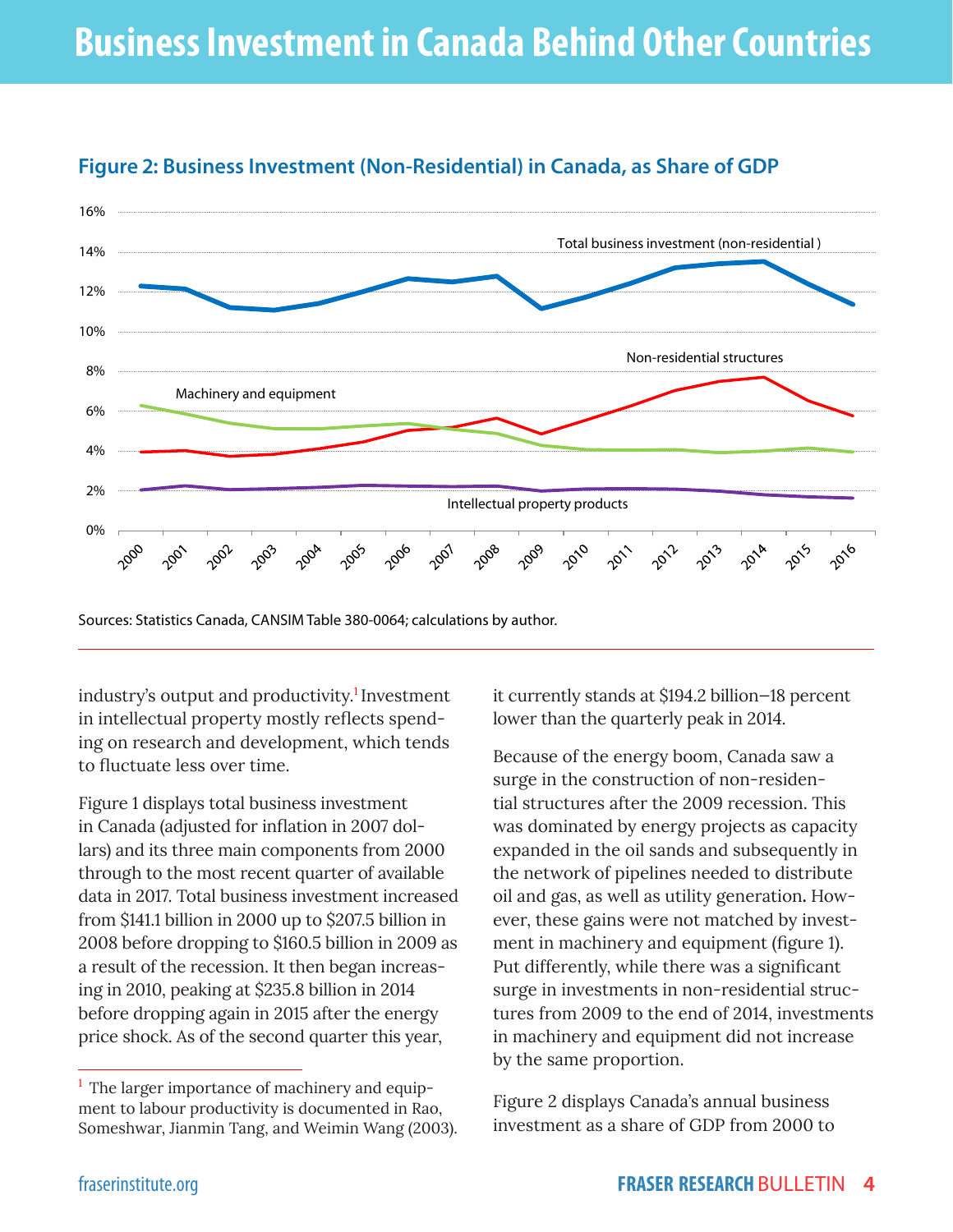|                       | 2000-2008 avg. |                | 2009-2014 avg. |                | 2015-2017 avg. |            |  |  |
|-----------------------|----------------|----------------|----------------|----------------|----------------|------------|--|--|
|                       | <b>Percent</b> | Rank of 17     | <b>Percent</b> | Rank of 17     | <b>Percent</b> | Rank of 17 |  |  |
| Australia             | 14.8%          | 6              | 18.9%          | $\overline{2}$ | 15.7%          | 3          |  |  |
| Belgium               | 14.8%          | 5              | 14.8%          | $\overline{4}$ | 15.6%          | 4          |  |  |
| Canada                | 11.3%          | 15             | 12.6%          | 8              | 10.9%          | 16         |  |  |
| <b>Denmark</b>        | 12.3%          | 10             | 11.3%          | 14             | 12.1%          | 11         |  |  |
| Finland               | 13.4%          | 8              | 12.0%          | 12             | 11.8%          | 15         |  |  |
| France                | 12.3%          | 11             | 12.6%          | 9              | 13.3%          | 9          |  |  |
| Germany               | 12.2%          | 13             | 12.0%          | 11             | 12.1%          | 12         |  |  |
| Iceland               | 15.1%          | 4              | 8.5%           | 17             | 13.6%          | 7          |  |  |
| Japan                 | 15.3%          | 3              | 14.4%          | 5              | 15.5%          | 5          |  |  |
| Korea                 | 22.2%          | 1              | 21.6%          | $\mathbf{1}$   | 21.3%          | 1          |  |  |
| Netherlands           | 11.5%          | 14             | 11.6%          | 13             | 12.4%          | 10         |  |  |
| New Zealand           | 10.9%          | 16             | 10.6%          | 15             | 11.8%          | 14         |  |  |
| Norway                | 12.2%          | 12             | 13.6%          | 7              | 12.0%          | 13         |  |  |
| Sweden                | 14.0%          | 7              | 14.4%          | 6              | 15.0%          | 6          |  |  |
| Switzerland           | 17.5%          | $\overline{2}$ | 17.3%          | 3              | 18.2%          | 2          |  |  |
| <b>United Kingdom</b> | 9.4%           | 17             | 8.9%           | 16             | 9.4%           | 17         |  |  |
| <b>United States</b>  | 12.4%          | 9              | 12.3%          | 10             | 13.3%          | 8          |  |  |

#### **Table 1: Business Investment (Non-Residential) as a Share of GDP**

Notes:

(1) Comparable data is not available for OECD countries not listed here.

(2) 2016 is preliminary data and 2017 is projected by OECD.

Sources: OECD Economic Outlook, June 2017; calculations by author.

2016. Since 2000, business investment has average about 12 percent, even with the boom in energy investment that lifted spending on structures over much of this period. By 2007, investment in structures had surpassed investment in machinery and equipment in Canada. This source of strength in energy investment was partly offset by persistent weakness in spending on productivity-enhancing machinery and equipment, which as a share of GDP has fallen

for most of the past two decades. Canada's reliance on structures is unusual; more typical is the US, where investment in machinery and equipment was twice as high as it was on structures.

The weakness in investment in machinery and equipment over the past decade has been concentrated in three industries. Finance, mostly banks, has posted the largest decline, from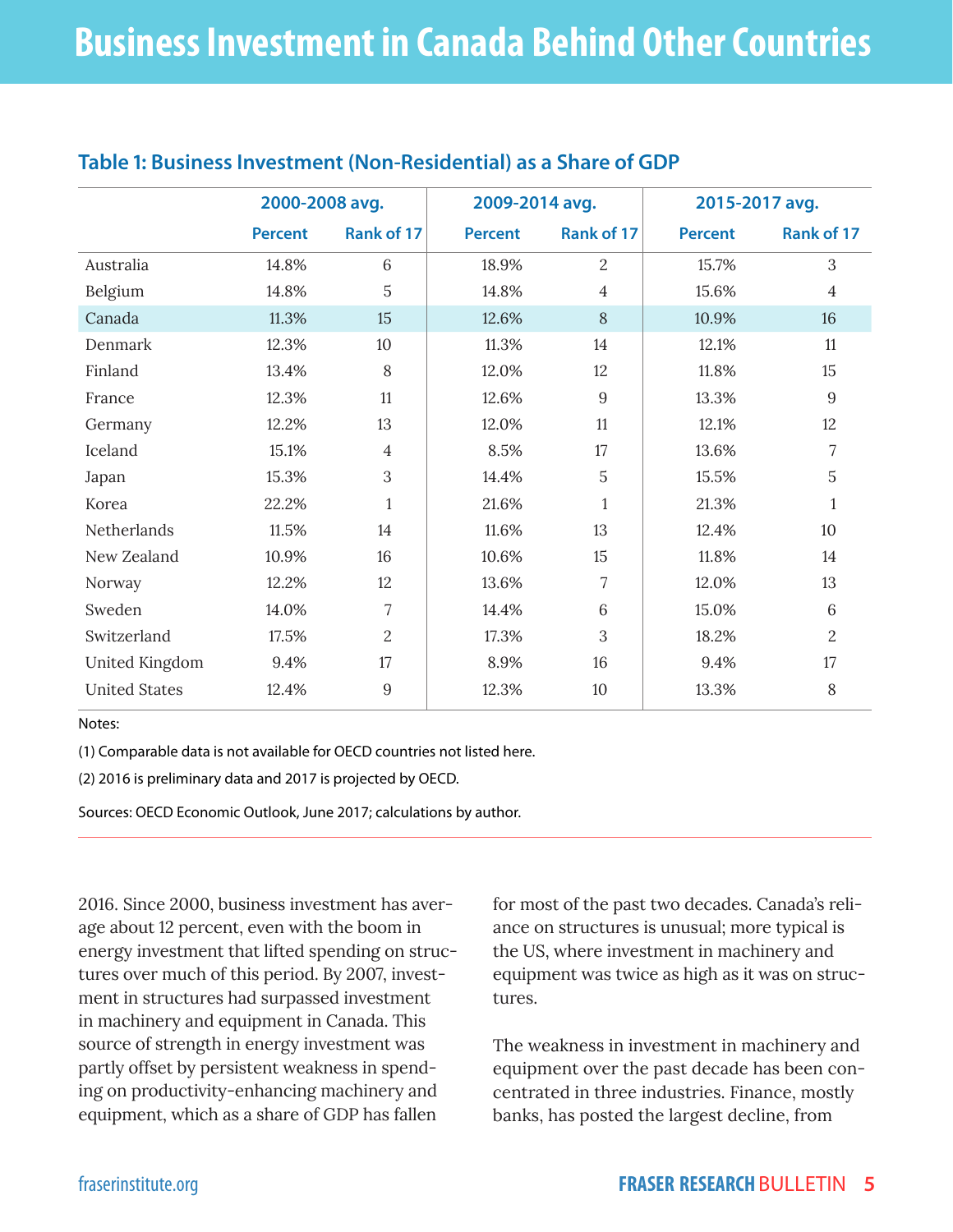#### **Figure 3: Total Resource Investment (Public and Private) in Canada as a Share of GDP**



Sources: OECD.Stat; calculations by author.

\$23.2 billion in 2006 to \$4.3 billion in 2017 (all industry-level data are in current dollars, not adjusted for inflation).<sup>2</sup> The drop was about equally spread between Quebec and Ontario. Meanwhile, manufacturers, led by firms in Ontario, have cut machinery and equipment outlays from \$14.4 billion in the years before the recession to \$11.8 billion. Finally, the mining industry quickly slashed spending on machinery and equipment from \$7.3 billion when oil prices began to dive in 2014 to just \$0.9 billion by 2017. The sudden and precipitous drop in machinery and equipment investment reflects this industry's commitment to finishing megaprojects nearing completion (outlays for struc-

tures remain much higher at \$11.2 billion in 2017); it therefore urgently searched for cuts in its spending on machinery and equipment to counter its falling cash flow.

#### **Business investment in Canada compared with that in other OECD countries**

How does business investment performance in Canada measure up against other advanced economies? Table 1 compares Canada's business investment as a share of GDP over three time periods to 17 other OECD countries for which there is comparable data. In the first period, from 2000 to 2008, Canada ranked 15th overall with business investment averaging 11.3 percent of GDP. Canada's average business investment rate rose to 12.6 percent in the subsequent 2009 to 2014 period, improving the country's ranking to  $8<sup>th</sup>$ , partly as a result of the energy boom and the accompanying rise in resource-related investments. However, business investment is projected to fall to 10.9 percent, on average, from 2015 to 2017, and Canada's ranking is set to fall to 16<sup>th</sup>, lower than its pre-energy boom position. While Canada lagged internationally on business investment before the recession and made some progress in the immediate years following it, the country has slid back following the energy price shock. In other words, Canada's long-standing problem with weak business investment was partially masked by improved performance due to a robust energy sector (see figure 3, which displays data on total resource investment data (public and private) in Canada over time).

Despite large investments in the energy sector over the years, Canada still devotes less of its GDP to business investment than most major OECD countries. Even after years of slow

<sup>&</sup>lt;sup>2</sup> All investment data in this paragraph are from Statistics Canada, Cansim Table 029-0045. Industry data on investment are only available in current dollars.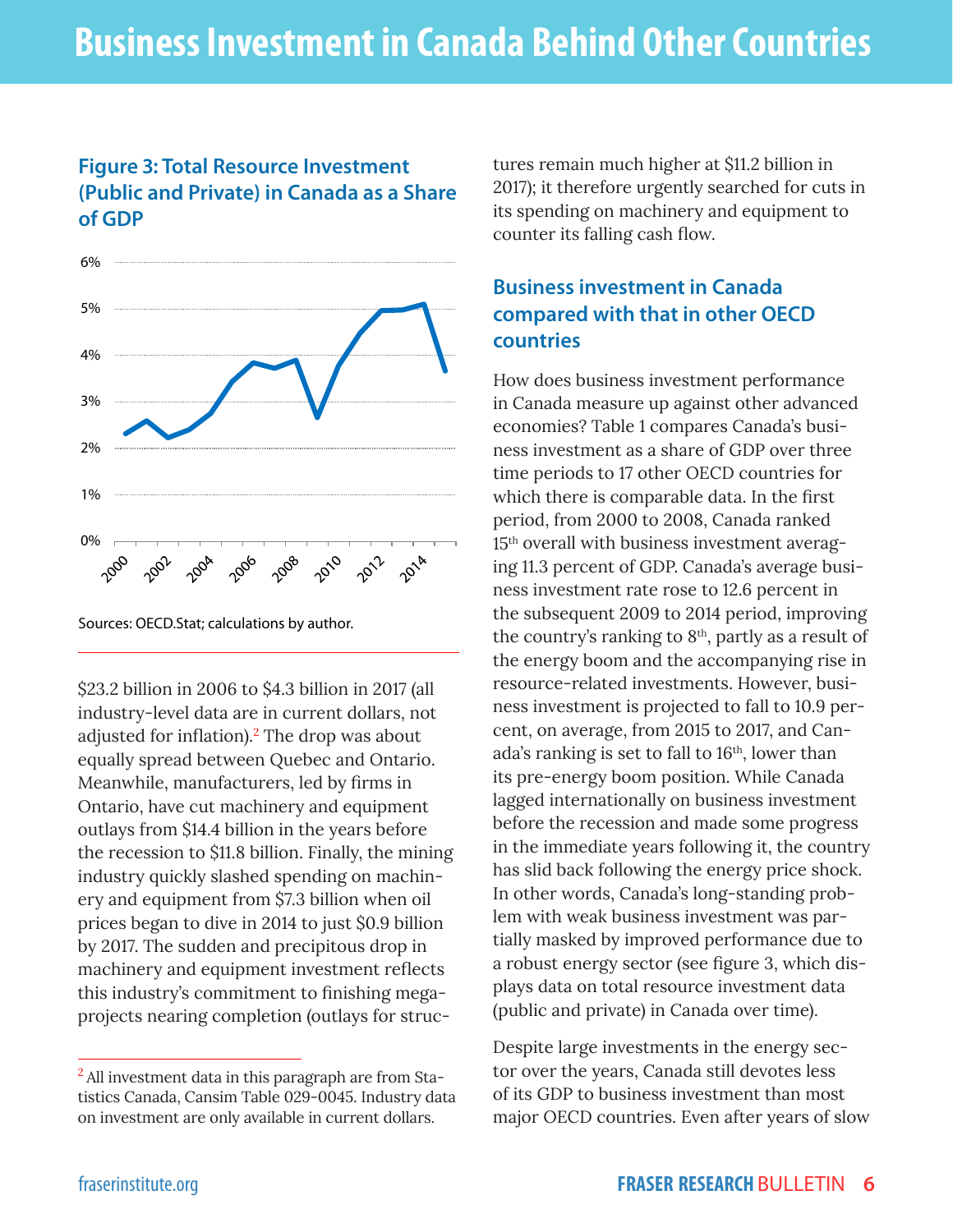## **Business Investment in Canada Behind Other Countries**



#### **Figure 4: Non-Residential Business Investment as Share of GDP in OECD Countries, 2015-2017 Average**

Notes:

(1) Comparable data is not available for OECD countries not listed here.

(2) 2016 is preliminary data and 2017 is projected by OECD.

Sources: OECD Economic Outlook, June 2017; calculations by author.

growth and turmoil in their financial markets, most developed countries still invest markedly more of their GDP than Canada's 10.9 percent (see figure 4). South Korea invests nearly twice as much as Canada, while most European countries and the US invest between 12 percent and 15 percent. Only the United Kingdom invests less, partly reflecting the winding down of investments in North Sea oil and the withering away of its industrial base (see Driver and Temple, 2013).

The persistent weakness of business investment, especially for machinery and equipment, means that Canadian workers have one of the lowest amounts of capital equipment to help them do their jobs productively. Table 2 compares total business investment per worker in the OECD (using Purchasing Power Parity rates to convert each national currency into 2010 US dollars) over the same three time periods. It shows Canada consistently ranks poorly rela-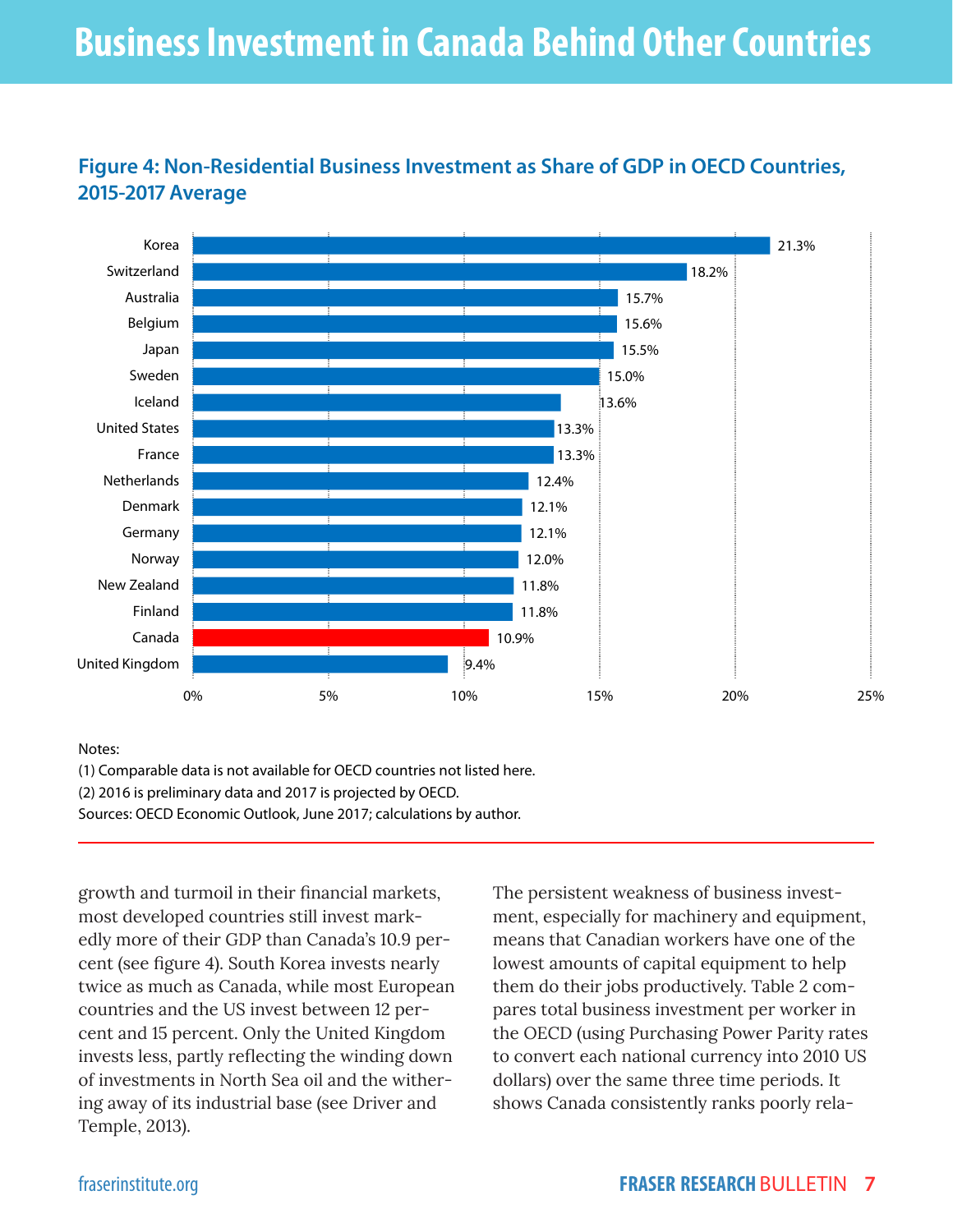|                      | 2000-2008 avg.   |                | 2009-2014 avg.   |                | 2015-2017 avg.   |                |
|----------------------|------------------|----------------|------------------|----------------|------------------|----------------|
|                      | <b>\$US 2010</b> | Rank of 17     | <b>\$US 2010</b> | Rank of 17     | <b>\$US 2010</b> | Rank of 17     |
| Australia            | 11,679           | 5              | 15,955           | $\overline{2}$ | 13,913           | 6              |
| Belgium              | 13,786           | 3              | 14,214           | $\overline{4}$ | 15,359           | $\overline{2}$ |
| Canada               | 8,911            | 15             | 10,263           | 11             | 9,290            | 15             |
| Denmark              | 10,398           | 12             | 10,088           | 14             | 11,037           | 11             |
| Finland              | 10,885           | 8              | 10,159           | 13             | 10,182           | 14             |
| France               | 10,697           | 9              | 11,323           | 8              | 12,434           | 8              |
| Germany              | 10,265           | 13             | 10,227           | 12             | 10,437           | 13             |
| Iceland              | 10,614           | 10             | 6,409            | 17             | 10,607           | 12             |
| Japan                | 10,555           | 11             | 10,324           | 10             | 11,435           | 10             |
| Korea                | 11,647           | 6              | 13,817           | 5              | 14,538           | $\overline{4}$ |
| Netherlands          | 10,117           | 14             | 10,397           | 9              | 11,558           | 9              |
| New Zealand          | 6,458            | 17             | 6,744            | 16             | 7,599            | 16             |
| Norway               | 13,873           | $\overline{2}$ | 15,524           | 3              | 14,122           | 5              |
| Sweden               | 11,273           | 7              | 12,371           | 7              | 13,566           | $\overline{7}$ |
| Switzerland          | 15,934           | 1              | 16,477           | 1              | 17,423           | 1              |
| United Kingdom       | 7,047            | 16             | 6,906            | 15             | 7,478            | 17             |
| <b>United States</b> | 12,244           | $\overline{4}$ | 13,367           | 6              | 14,889           | 3              |
|                      |                  |                |                  |                |                  |                |

#### **Table 2: Business Investment (Non-Residential) per Worker, \$US 2010**

Notes:

(1) Comparable data is not available for OECD countries not listed here.

(2) 2016 is preliminary data and 2017 is projected by OECD.

Sources: OECD Economic Outlook, June 2017; calculations by author.

tive to its OECD competitors, including energy dependent countries such as Australia and Norway, on providing its workers comparable levels of investment. In the latest period, 2015- 2017, Canadian workers are projected to have less than US\$10,000 of capital to do their jobs (figure 5). This is far below the US\$14,000 each American worker possesses and the average of about US\$12,000 in most EU countries (with the UK being a notable exception at less than US\$8,000). It is also greatly below the average

for both Australians and Norwegians, which hovers close to US\$14,000.

The preponderance of investment in our resource sector also reflects that Canada invests relatively little in both its services and manufacturing sectors. While it is not surprising that Canada invests less in manufacturing than do industrial powerhouses such as Germany, it is shocking that Canada invests less of its GDP in services and about the same in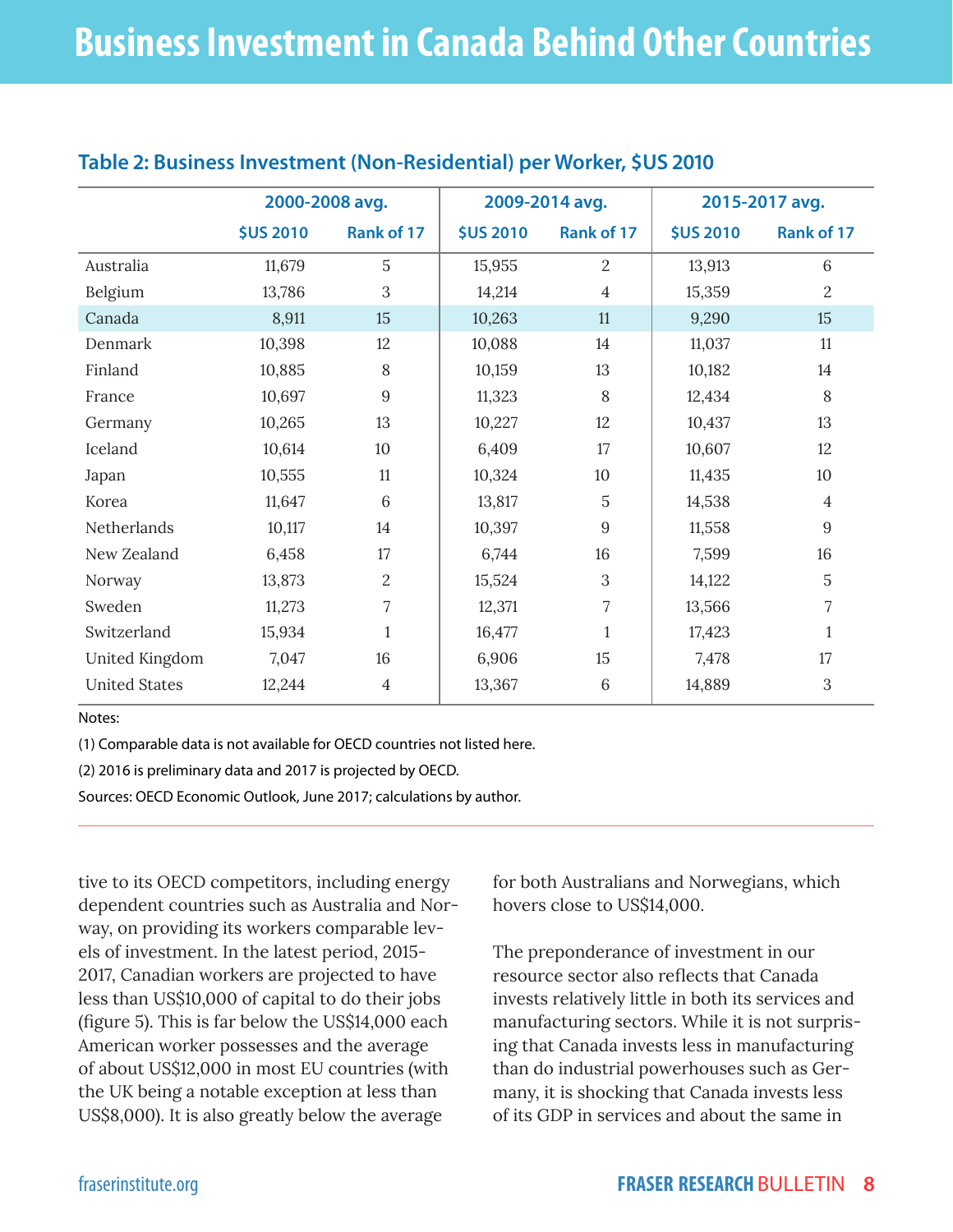## **Business Investment in Canada Behind Other Countries**



#### **Figure 5: Non-Residential Business Investment per Worker in OECD Countries, 2015-2017 Average (in \$US 2010)**

Notes:

(1) Comparable data is not available for OECD countries not listed here. (2) 2016 is preliminary data and 2017 is projected by OECD.

Sources: OECD Economic Outlook, June 2017; calculations by author.

manufacturing as a poor nation such as Greece (figure 6). In fact, Canada invests less of its GDP in services (6.6 percent) than any of the other OECD countries (Australia is the next lowest at 8.7 percent). Note that the data in figure 6, like the data in figure 3, include both private and public investment, since the OECD does not distinguish between the two sectors.

#### **Factors weighing on business investment in Canada**

Business investment has lagged throughout the current recovery compared with previ-

ous cycles. The Bank of Canada noted that "the recovery in business investment is anticipated to remain below what would normally be expected based on historical experience" (Bank of Canada, 2017: 15). Weak investment reflects that the stimulus from central banks has failed to spark growth in the overall economy giving firms little means and few incentives to invest. Record low interest rates and improved balance sheets should have made investment more attractive but has not done so. In particular, very high rates of capacity utilization have not elicited more manufacturing investment, notably in Ontario where a loss of competitive-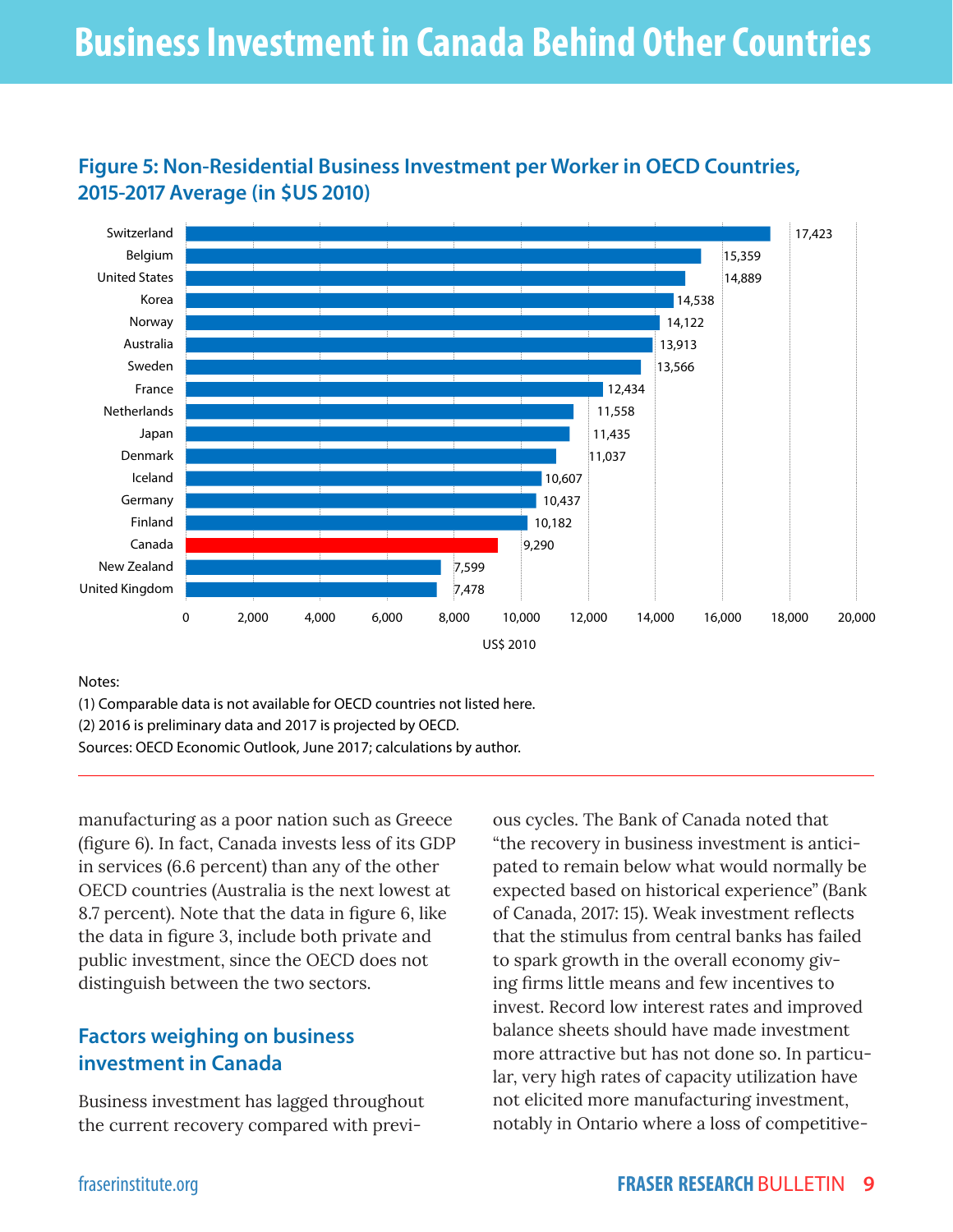## **Business Investment in Canada Behind Other Countries**

#### **Figure 6: Total (Public and Private) Services and Manufacturing Investment as Share of GDP in OECD Countries, 2010-2015 Average**



Notes:

(1) Total investment includes investment by governments.

(2) Italy is excluded due to a lack of industry level data for 2015.

(3) Services includes industries other than: agriculture, forestry and fishing; mining and quarrying; manufacturing; public administration and defence, compulsory social security; education; human health and social work activities.

Sources: OECD National Accounts at a Glance; OECD.Stat; calculations by author.

ness plays a role. The Bank of Canada also cites structural factors such as slower labour force growth and uncertainty over US economic policy for low business investment levels. Instead, whenever business firms in North America need to expand output, they have done so by boosting labour and not capital inputs, as reflected in weak productivity growth.

While the macroeconomic determinants of business investment are complex and not very well understood,<sup>3</sup> some broad parameters

<sup>3</sup> While well-developed theories of consumption, housing, and international trade exist, business investment has always been somewhat of a black box for economists, partly because so few have attempted to explain and test their theories beyond basic tenets such as the importance of the after tax rate of return on investments and the role of capacity utilization (concerning whether firms do not have the capacity to raise output or have excess capacity). For recent evidence on how increased uncertainty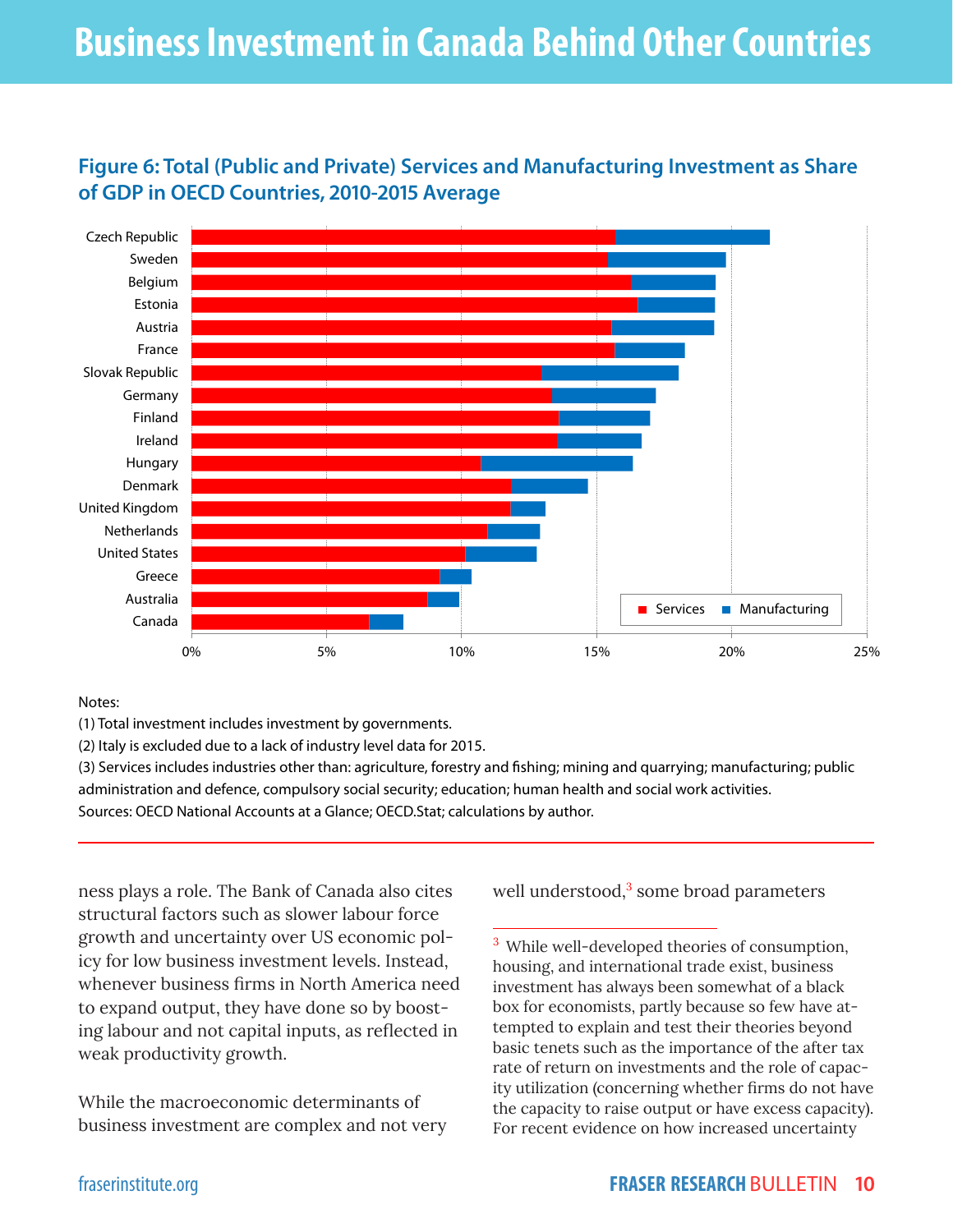are known to affect why business investment is high in some countries and low in others. Clearly the rate of return on investments is an important variable. So the rate at which capital is taxed is important. In terms of taxes on corporate income, Canada took some important steps starting in the 1990s to improve its competitiveness by lowering corporate income taxes (especially while the US maintained one of the highest corporate tax rates in the world, although its effective tax rate was lower than its punishing statutory rate of 35 percent). However, recently the overall tax rate on capital has started to creep up again in Canada. The marginal effective tax rate on capital (which measures all taxes on capital, not just corporate income taxes) rose from 17.5 percent in 2012 to 20.0 percent in 2015 (figure 7). The higher tax rates on capital continued after profits began to fall precipitously after mid-2014.

Large government deficits and debts are another factor that depresses business investment. They do so by creating uncertainty about the future among entrepreneurs and investors who expect the run up in government debt to eventually lead to higher taxes. Moreover, a recent study for the National Bureau of Economic Research found in the US "robust evidence of 'crowding out,' a tendency for higher levels of government debt to reduce the level of corporate borrowing" (Dwyer, 2017). This is a significant finding since the US has much deeper and more diversified capital markets than in Canada. Rising government borrowing by federal and provincial governments may have an even greater crowding out effect in Canada's thin



#### **Figure 7: Canada's Marginal Effective Tax Rate on Capital Investment, 2012-2015**

Source: Bazel and Mintz (2016).

capital markets if firms do not have ready access to US capital markets.

As noted, the reluctance to invest more is especially surprising for manufacturing, where high capacity utilization and a lower dollar should have stimulated investment. There is an important regional dimension to the weakness in manufacturing investment, with persistent slack in Ontario where industry faces a host of competitive challenges resulting from high costs imposed by the provincial government for labour, electricity, and regulation (see Cross, 2017). The giant auto parts maker Magna provided a visible example of the real-life effect of these costs. In July 2017 Magna testified at a government hearing on the proposed overhaul of labour legislation that the high cost of operating in Ontario had led it to reconsider

about economic policies (i.e., taxes, government spending, regulations, and monetary policy) adversely affects investment, see Baker, Bloom, and Davis (2016, March 10).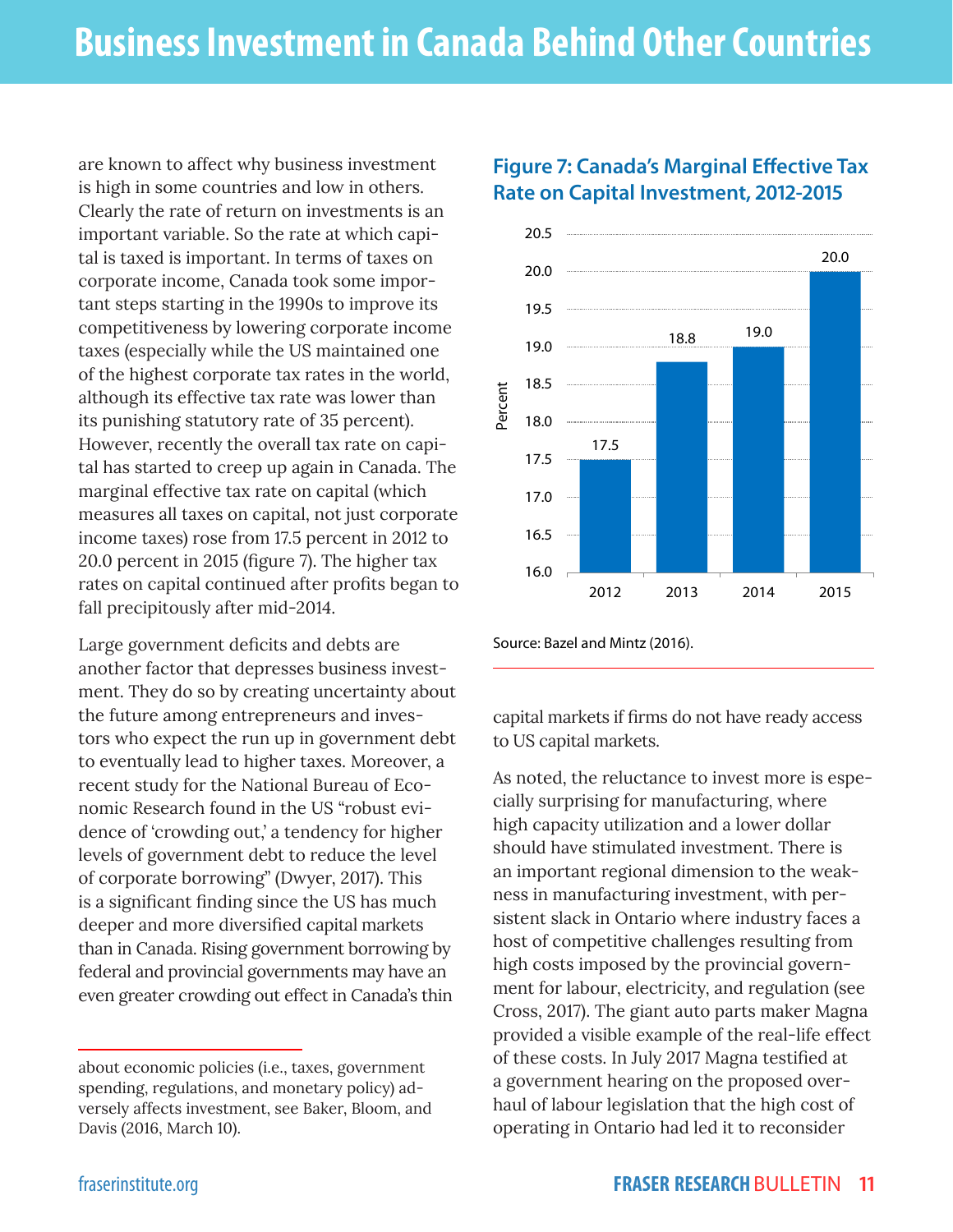future investments and production in the province, especially as neighboring states in the US are pursuing policies to attract investment. If Keynes was right and animal spirits are important to investment, it is important to understand that businesses are quite dispirited in Ontario with the lowest business confidence in the country.

Falling corporate profits have been another factor constraining business investment in recent years. While the popular image is that corporations are sitting on large profits, the reality is that profitability has never returned to its pre-recession peak in 2008 and more recently substantial declines were posted after the oil price crash. According to data on net profits from Statistics Canada's National Accounts, profits peaked at \$294.2 billion (at annual rates) in the second quarter of 2008. Profits hovered around \$280 billion in 2011 and again in 2014, but then plunged by one-third to \$190.5 billion in the second quarter of 2016. Moreover, firms spent what little profit they made in 2015 and 2016, unable to cut investment spending as fast as incomes fell. Corporations became net borrowers in 2015 (see figure 8) to sustain even the low level of investments in those years because they could not cut investment spending as fast as profits were falling. This reality is sharply at odds with the false picture of firms sitting on large piles of "dead money" waiting to be spent. The fact that firms had to borrow funds to sustain investment also means they were in direct competition with governments to raise funds in financial markets, increasing the importance of crowding out in Canada.

More broadly, the shrinking profitability of investments in Canada, especially in the oil and gas sector, appears to be discouraging foreign investment in Canada. Most of the large foreign-controlled multinationals operating in the

#### **Figure 8: Net Lending by Canadian Corporations, Billions (Nominal)**



Source: Statistics Canada, CANSIM Table 380-0076.

oil sands have sold their interests to Canadian companies. More recently, Malaysia's Petronas announced it would not pursue a \$36 billion investment in liquefied natural gas in BC. The withdrawal of investments in Canada by foreign companies removes an important source of funding and signals fewer new energy projects will be undertaken in the future.

However, not all the reasons for weak business investment are readily understood. As noted at the start of this section, economists have relatively few theories of the behaviour of investment and this applies to Canada. For example, it is hard to explain why investment in Canada's finance industry has been very weak in recent years despite a sterling international reputation and a proliferation of technological innovation.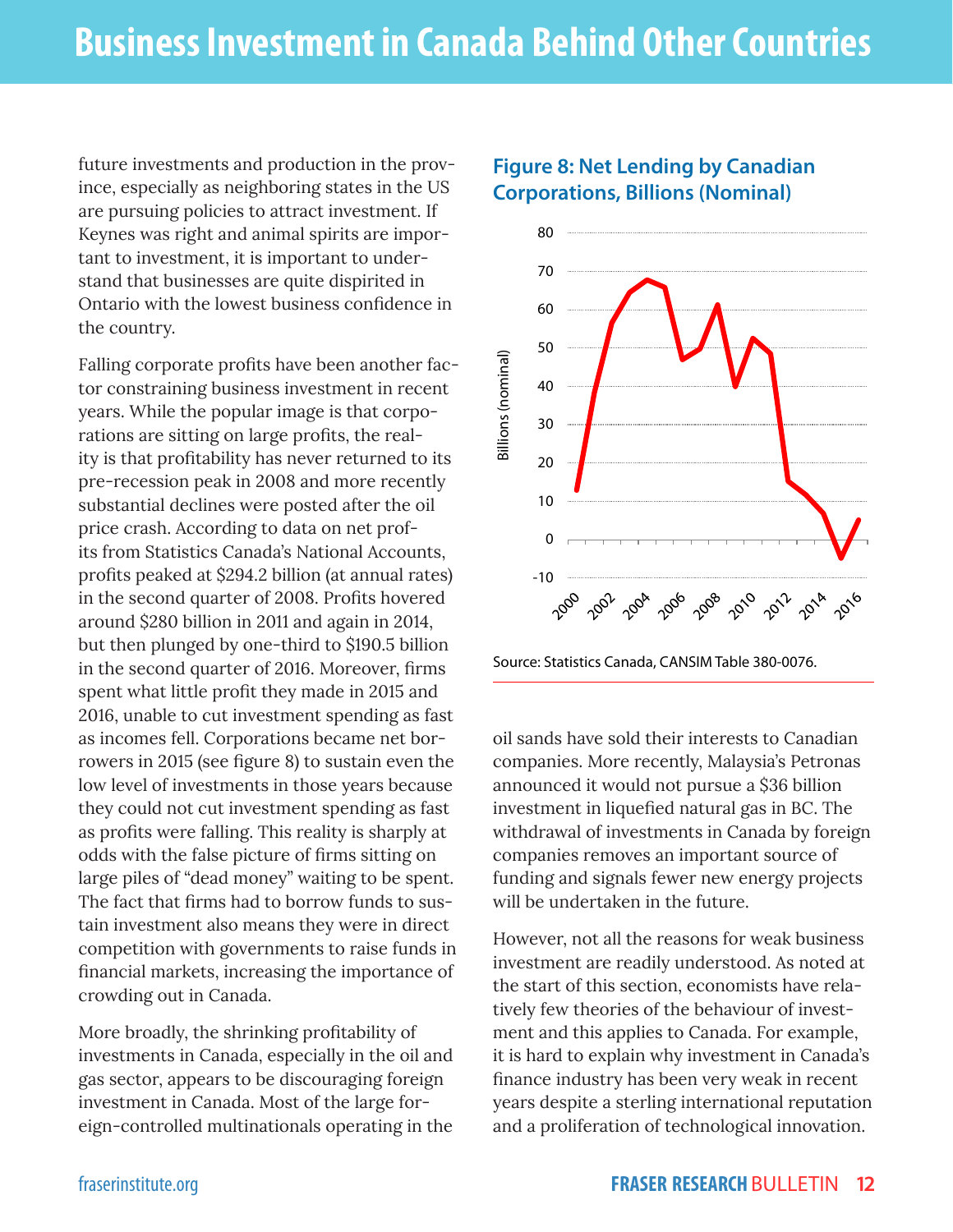#### **Conclusion**

Anemic business investment has contributed to the weak recovery of Canada's economy after 2009. More importantly, low levels of investment inhibit productivity growth, one of the key determinants of living standards in the longrun. Investment has been weak in most of the OECD. Nevertheless, Canada's investment rate and its investment per worker were both among the lowest in the OECD despite the pre-2015 boom in the energy sector.

Is Canada investing productively, to answer Peter Drucker's challenge? It was appropriate to expand capacity in the energy sector during a decade of high oil prices. But Canada has failed to invest in productivity enhancing machinery and equipment for decades. Meanwhile, the oil price crash in 2015 did lead to a sharp cutback in investment in the oil sector, especially from foreign-owned firms. However, there was no sign of an accompanying shift in investment into manufacturing and services, which should have picked up some of this slack, even in industries such as finance where profitability is high, or manufacturing where capacity use is elevated.

#### **References**

- Baker, Scott R., Nicholas Bloom, and Steven J. Davis (2015, March 10). Measuring Economic Policy Uncertainty. *Economic Policy Uncertainty.* [<http://www.policyuncertaint.](http://www.policyuncertainty.com/media/BakerBloomDavis.pdf) [com/media/BakerBloomDavis.pdf](http://www.policyuncertainty.com/media/BakerBloomDavis.pdf)>, as of October 5, 2017.
- Bank of Canada (2017). *Monetary Policy Report* (July). Bank of Canada.
- Bazel, Philip, and Jack Mintz (2016). 2*015 Tax-Competitiveness Report: Canada is Losing its Attractiveness*. SPP Research Papers 9, 37 (November). School of Public

Policy, University of Calgary. <https:// www.policyschool.ca/wp-content/ uploads/2016/12/Tax-Competitiveness-Bazel-Mintz.pdf>, as of October 5, 2017.

- Caballero Ricardo. J. (1999). Aggregate Investment. In John Taylor and Michael Woodford (eds.). *Handbook of Macroeconomics*. Volume 1B. Elsevier.
- Cross, Philip (2017). *Ontario's One Cylinder Economy* (July). Fraser Institute.
- Driver, Ciarian, and Paul Temple (2003*). Capital Investment: What are the Main Long Term Trends in Relation to the United Kingdom Manufacturing Business and How Do These Compare Internationally?* The Future of Manufacturing Project: Evidence paper number 8 (October). UK Government Office for Science. <[https://www.gov.uk/](https://www.gov.uk/government/uploads/system/uploads/attachment_data/file/283884/ep8-capital-investment-trends-uk-manufacturing.pdf) [government/uploads/system/uploads/](https://www.gov.uk/government/uploads/system/uploads/attachment_data/file/283884/ep8-capital-investment-trends-uk-manufacturing.pdf) [attachment\\_data/file/283884/ep8-capital](https://www.gov.uk/government/uploads/system/uploads/attachment_data/file/283884/ep8-capital-investment-trends-uk-manufacturing.pdf)[investment-trends-uk-manufacturing.pdf](https://www.gov.uk/government/uploads/system/uploads/attachment_data/file/283884/ep8-capital-investment-trends-uk-manufacturing.pdf)>, as of October 4, 2017.
- Drucker, Peter (2017). They're Not Employees, They're People. In *The Peter F. Drucker Reader.* Harvard Business Review Press.
- Gunn, Dwyer (2017). When Government Borrows Heavily, Firms Reduce Leverage. *NBER Digest* (June).
- Jorgenson, Dale and Steven Landefeld (2006). Blueprint for Expanded and Integrated U.S. Accounts: Review, Assessment, and Next Steps. In Dale Jorgensen, Steven Landefeld, and William Nordhaus (eds.). *A New Architecture of the U.S. Economic Accounts*. University of Chicago Press.
- Minsky, Hyman (1986). *Stabilizing an Unstable Economy*. Yale University Press.
- OECD (2017). *OECD Economic Outlook.* Organisation for Economic Cooperation and